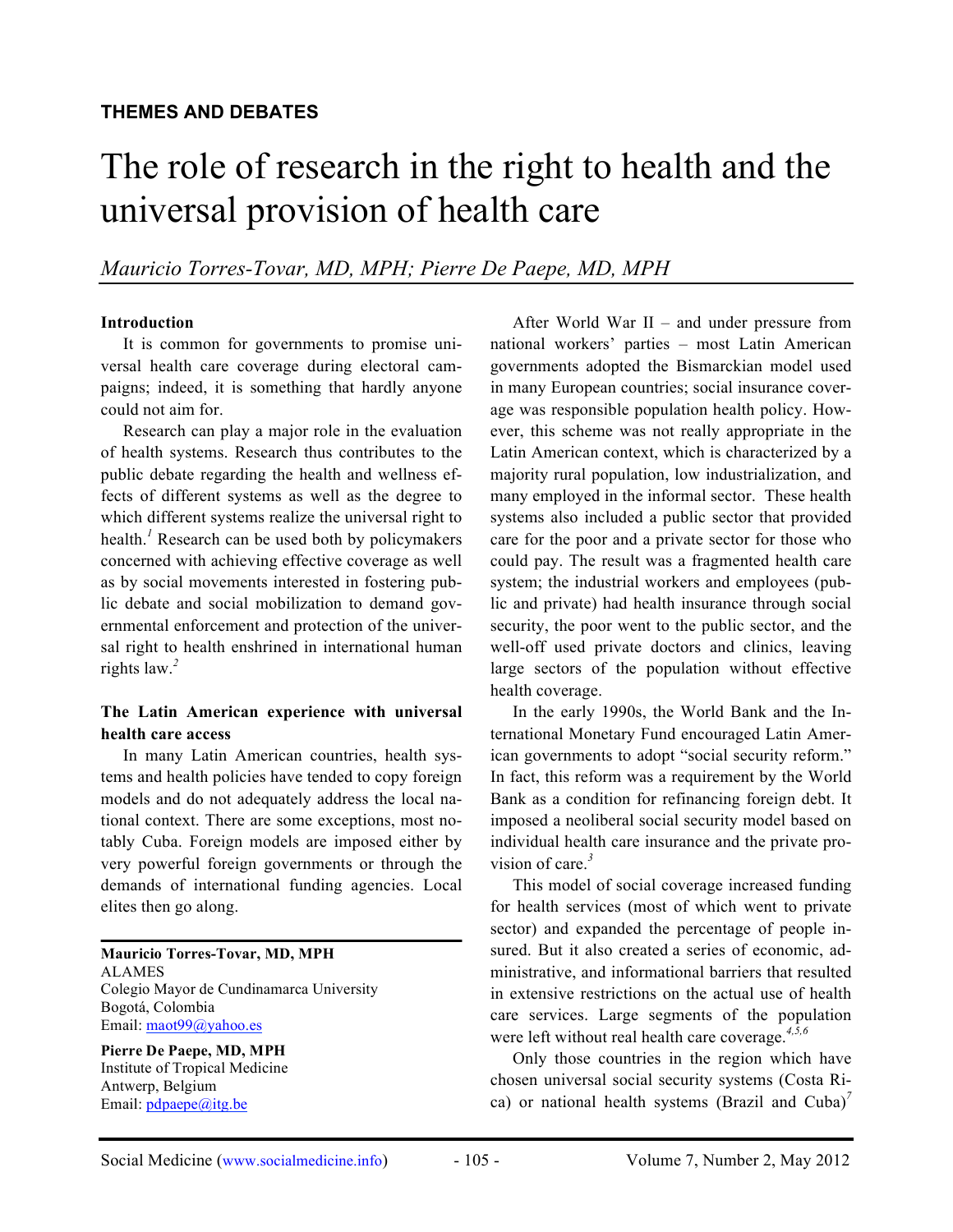have made effective progress in providing health care access to their entire population. In contrast, countries like Colombia, which have achieved universal health insurance, still provide only limited real access to health services.*5,8*

Despite their diversity, most Latin American health systems still do not guarantee the right to health in actual practice. Latin American health systems on one hand remain fragmented and inequitable and on the other emphasize private access to disease-focused care,*5,9* ignoring fundamental aspects of the right to health and its social determinants: food, basic sanitation, housing, work safety and dignity, and the political participation of individuals.

# **The universal right to health and to effective access to health care, beyond universal "disease" care insurance**

Most health systems research has addressed the issue of coverage of health care services (more precisely, taking care of diseases). This, however, is only one part of the guarantee of the right to health.

Health systems research also needs to examine how health systems and policies can guarantee nondiscrimination in access to institutions, services, policies, and programs that positively affect wellbeing and quality of life and impact the social determinants of health. This is far more than simply providing health insurance for curative services or developing a "basic package" of limited services targeted for the poor.<sup>4,5</sup> In essence, we need research on how to implement the fundamental ideals of 1978 Alma Ata Declaration.

The adoption of a human rights perspective implies accepting that the State is guarantor of the right to health. It also presupposes that civil society is organized and mobilized to demand this right through social, political, and legal means; these means include the use of health systems research.*10,11*

## **Researching the outcomes of health systems and policies**

Undoubtedly research can play a key role in designing public policy that provides the maximum benefit for public health. Research has an impact on policies through its influence on conceptual frameworks, policy implementation, community involvement, health systems management, health practices, and intersectorial initiatives.*<sup>12</sup>* It is important, however, to recognize that research is subject to biases related to funding sources and/or the theoretical and academic orientation of the investigators.*13,14,15*

The health systems research funded by international organizations or private corporations typically supports market-driven models and ignores consideration of health as a right. This type of research legitimates health policy approaches that focus on the poorest sectors; the project of universalism and equity is abandoned.

Independent critical research on health policy is far scarcer; it has few financial backers and more restricted outlets for publication. Such research, however, has demonstrated the negative health outcomes associated with market-driven systems. Markets are quite limited as a way of achieving universal access to health care. Critical research suggests that public systems are the best choice for promoting this goal.*5,16,17,18*

Critical research in Latin America has fostered collaborations between academics and communities using the Participatory Action-Research model (Investigación-Acción-Participativa [IAP]).*<sup>19</sup>* These studies have exposed the daily barriers that keep people from accessing quality health care that is both high quality, timely, and humane.*20-23* This type of research was designed specifically to generate knowledge that would support social action, in support of social change. Research develops within the community, makes a political commitment to foster change, and turns citizens into political subjects who are themselves capable of enforcing the right to health (using legal, social and political means).

It should be clear by now that health research is an arena for political disputes.*<sup>24</sup>* Wealthier sectors are more likely to legitimize models that serve their interests and policies that are pro-privatization and that impact negatively on population health. In general, academic and social sectors are critical of this approach and demand real reforms that make the universality of the right to health a reality

Health research – given its social nature – is influenced by ideology. The general political and ethi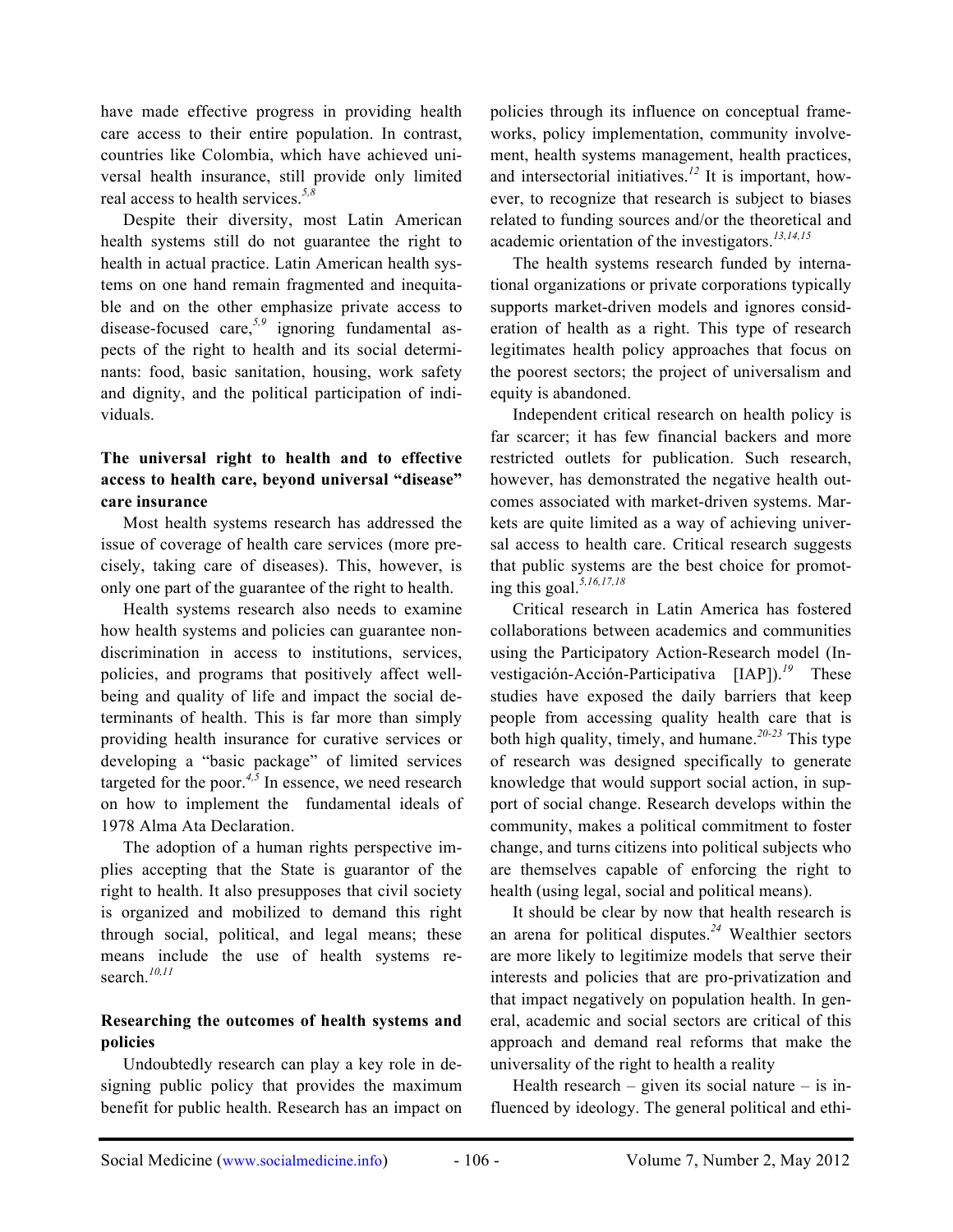cal context influences the very conduct of research, the interpretation of results, and the capacity of research findings to impact on public policies. Research is not neutral. Researchers express their own ways of seeing and interpreting the world.*25,26* Funding agencies influence what gets investigated and what results are obtained. Policymakers can choose to adopt or ignore research findings. Those who are interested in collective action support research that contributes to social mobilization for the enforcement of rights.*10,11*

## **Research's contribution to the universal right to health and effective access to health care**

To foster meaningful progress toward universal health coverage, researchers should classify countries with regard to how well they provide access to health care services. Comparative studies can then be undertaken to see ways in which successful systems differ from those that do not provide access. Such comparisons might involve conceptual and technical approaches, financing mechanisms, health outcomes, models of care, integration of networks, the coordinating role of primary care, contextual factors, labor relations, etc.

In order to be useful, these investigations must speak to two audiences.*10,27* The first includes civil society organizations such as political parties, unions, social and community associations, and patient self-help groups. These groups need to understand and analyze the various types of health systems and their attainment of health care coverage. This information will allow them to mobilize and make concrete demands concerning the implementation of the right to health. The second audience is policy makers; they need tools in order to analyze aspects of coverage, in order to make decisions aimed in that direction.

The way that information produced by research is incorporated into policies may influence public decisions and social mobilization. Research needs to clarify how different actors involved in the right to universal health both access and use the information that is provided to them. Questions of access, understanding, and use can be examined through qualitative research exercises. One can learn, for example, if research has been properly understood and applied, as well as the ethical and political contexts which allow for the use of results of research to guide public policy.*28,29,30*

A new approach in health systems research and health policy is required. We need research that is independent, adopts a (highly) critical approach, recognizes the expressed needs of the population, promotes direct contact between policy makers and communities, and incorporates a communication strategy that disseminates findings and recommendations in a way that connects the research to both the average citizen and the policy maker. This type of research would accept political and ethical engagement to help build just and equitable societies.

## **Conclusions**

Without any doubt, some health systems and health policies have already made major progress in the realization of the universal right to health.

Critical and independent research can help identify areas in which health policies fail to guarantee the right to health. Such evidence can encourage public debate and foster social mobilization to demand that the State live up to its responsibility for the effective universal guarantee of the right to health.

Research itself cannot achieve universal coverage, but it should provide critical information to the various stakeholders. These, in turn, can incorporate research findings into their mobilization and advocacy work to pressure governments to move toward universalization of rights. This requires health system researchers to consider and study how social actors can access and make use of their results. Perhaps the key factor for this translation to occur would be the involvement of social actors in the research process, from its design through to the development of conclusions and recommendations. The Latin American experience with action-research provides valuable guidance.

Research into the realities of health coverage is necessary. Without it political mobilization becomes rudderless. However, research disconnected from social dynamics ends up gathering dust in the archives.

Health researchers need to develop knowledge management in health that gathers researchers, poli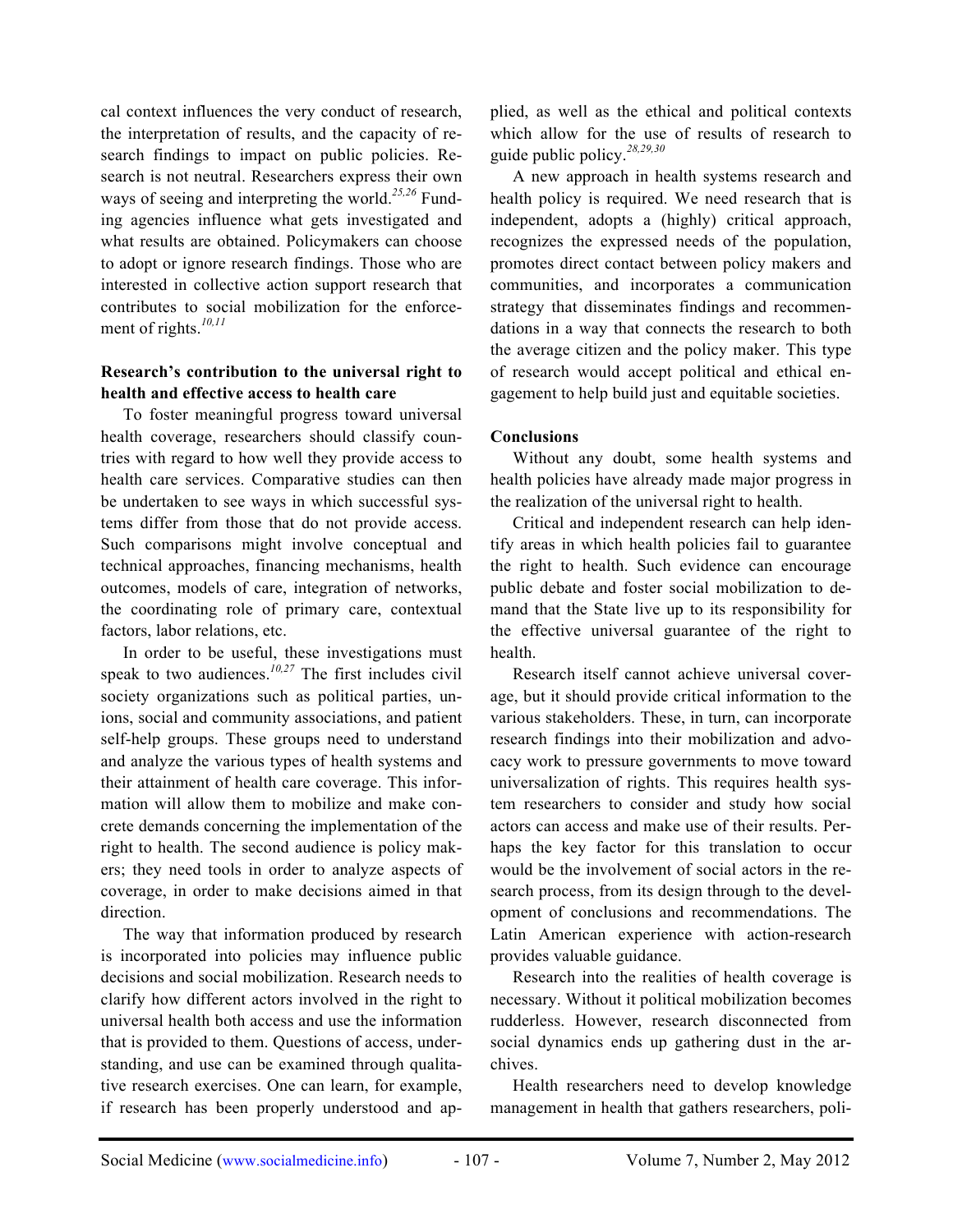cy makers, and communities. This should contribute to the social appropriation of knowledge and facilitate the use of research results for the benefit of the whole population  $-$  in this case, towards universal realization of the right to health.

*An earlier version of this essay won the 2010 Emerging Voices contest sponsored by the Institute of Tropical Medicine, Antwerp, Belgium. This revision is based on discussions at the Universal Health Care Colloquium and fruitful discussions between the authors.*

#### **References**

- 1. Red Colombiana de Investigación en Políticas y Sistemas de Salud. *La gestión del conocimiento para la salud pública*. Medellín: PLANEA; 2009.
- 2. UN Committee on Economic, Social and Cultural Rights. *General Comment No. 14: The Right to the Highest Attainable Standard of Health (Art. 12 of the Covenant)*. Geneva: United Nations; 2000.
- 3. Akin J, Birdsall N, DeFerranti DM. World Bank. *Financing health services in developing countries: An agenda for reform.* Washington, DC: The World Bank; 1987.
- 4. De Groote T, De Paepe P, Unger JP. Colombia: In vivo test of Health Sector privatization in the developing world. *International Journal of Health Services*. 2005;35(1):125–141.
- 5. Homedes N, Ugalde A. Las reformas de salud neoliberales en América Latina: Una visión crítica a través de dos estudios de caso. *Revista Panamericana de Salud Pública*. 2005;17(3):210- 220.
- 6. Hernández M, Torres-Tovar M. Colombia's new health reform: Keeping the financial sector healthy. *Social Medicine*. 2010;5(4):177-181.
- 7. De Vos P, De Ceukelaire W, Van der Stuyft P. Colombia and Cuba, contrasting models in Latin America's health sector reform. *Tropical Medicine and International Health*. 2006;11(10):1604–1612.
- 8. Torres-Tovar, M. Modelo de salud de Colombia: Exportable en función de los intereses del mercado. *Revista Saúde em Debate*. 2008;32(78/79/80):207- 219.
- 9. Torres-Tovar, M. Los retos por desarrollar una salud pública en contraposición a una salud privada. *Revista Cubana de Salud Pública*. 2007;33(4).
- 10. De Ceukelaire W, De Vos P, Criel B. Political will for better health, a bottom-up process. *Tropical Medicine and International Health*. 2011;16(9):1185– 1189.
- 11. Sanders D, Labonte R, Baum F, Chopra M. Making research matter: A civil society perspective on health

research. *Bulletin of the World Health Organization.* 2004;82(10):757–763.

- 12. De la Cuesta, C. Investigación en salud: Reflexiones sobre el trabajo de Testa y Navarro. *Revista Facultad Nacional de Salud Pública*. 1996;13(2):51-62.
- 13. Wahlbeck K, Adams C. Beyond conflict of interest. Sponsored drug trials show more-favourable outcomes. *British Medical Journal.*  1999;318(7181):465.
- 14. Tungaraza T, Poole R. Influence of drug company authorship and sponsorship on drug trial outcomes. British Journal of Psychiatry. 2007;191:82-83.
- 15. Unger JP, De Paepe P, Van Dessel P, Stolkiner A. The production of critical theories in Health Systems Research and Education. An epistemological approach to emancipating public research and education from private interests. *Health, Culture and Society* 2011;1(1):12-28.
- 16. Navarro V. Why some countries have national health insurance, others have national health services, and the U.S. has neither. *Social Science and Medicine*. 1989;28(9):887-898.
- 17. Paim J, Travassos C, Almeida C, Bahia L, Macinko J. The Brazilian health system: History, advances, and challenges. *The Lancet*. 2011; 377(9779):1778- 97.
- 18. Rowland D, Pollock A, Vickers N. The British Labour government's reform of the National Health Service. *Journal of Public Health Policy*. 2001;22(4):403-414.
- 19. Fals O. *El problema de cómo investigar la realidad para transformarla: Por la praxis*. 7th ed. Bogotá: Ed. Tercer Mundo; 1989.
- 20. Castro R*. La vida en la adversidad. El significado de la salud y la reproducción en la pobreza*. Cuernavaca: Universidad Nacional Autónoma de México/Centro Regional de Investigaciones Multidisciplinarias; 2000.
- 21. Laurell C, Noriega M, Martínez S, Villegas, J. Participatory research on workers health. *Social Science and Medicine*. 1992;34(6):603-613.
- 22. Mercado FJ. *Entre el infierno y la gloria. La experiencia de la enfermedad en un barrio urbano.*  Guadalajara: Universidad de Guadalajara; 1996.
- 23. Orozco MR. *Situación de la salud en el Petén. Diagnóstico participativo.* Guatemala: Consejo Departamental de Salud del Petén; 2000.
- 24. Breilh J, Granda E. Epidemiología y Contrahegemonía. *Social Science and Medicine.*  1989;28(11):1121-1127.
- 25. Bourdieu P*. Esquisse d'une théorie de la pratique.*  Paris: Seuil; 2000.
- 26. Kuruvilla S, Mays N, Pleasant A, Walt G. Describing the impact of health research: A Research Impact Framework. *BMC Health Services Research*. 2006;6:134.